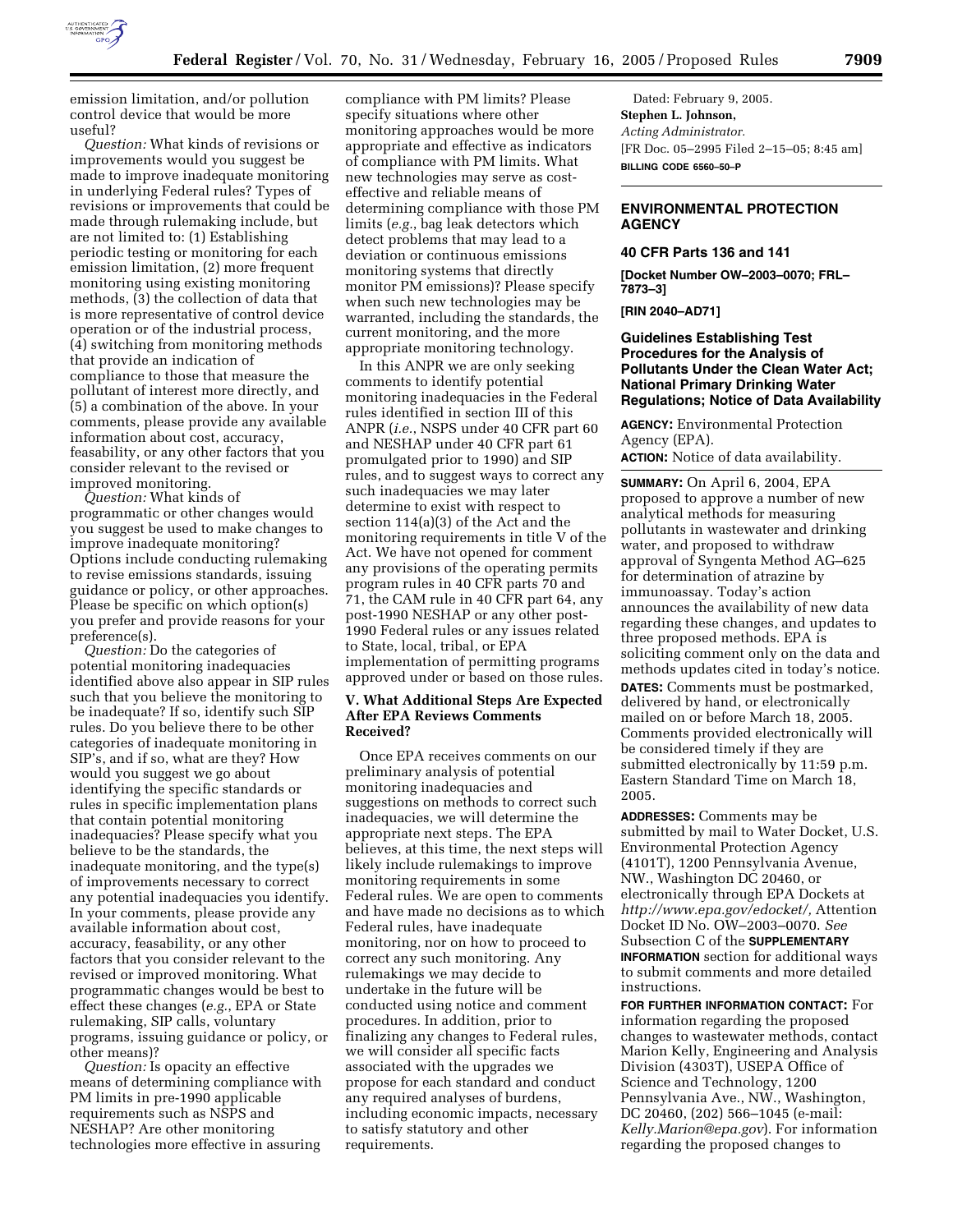drinking water methods, contact Herbert J. Brass, Technical Support Center (MC 140), USEPA, Office of Ground Water and Drinking Water, 26 West Martin Luther King Drive, Cincinnati, OH 45268, (513) 569–7936 (e-mail: *Brass.Herb@epa.gov*).

### **I. General Information**

# *A. How Can I Get Copies of This Document and Other Related Information?*

1. *Docket.* EPA has established an official public docket for this action under Docket ID No. OW–2003–0070. The official public docket consists of the documents specifically referenced in this action, any public comments received, and other information related to this action. Although part of the official docket, the public docket does not include Confidential Business Information (CBI) or other information whose disclosure is restricted by statute. The official public docket is the collection of materials that is available for public viewing at the Water Docket in the EPA Docket Center, EPA West Building, Room B102, 1301 Constitution Avenue, NW., Washington, DC. The EPA Docket Center Public Reading Room is open from 8:30 a.m. to 4:30 p.m., Monday through Friday, excluding legal holidays. The telephone number for the Public Reading Room is (202) 566–1744, and the telephone number for the Water Docket is (202) 566–2426. For access to docket materials, please call ahead to schedule an appointment. Every user is entitled to copy 93 pages per day before incurring a charge. The Docket may charge 15 cents per page for each page over the page limit plus an administrative fee of \$14.00.

2. *Electronic Access.* You may access this **Federal Register** document electronically through the Internet under the ''**Federal Register**'' listings at *http://www.epa.gov/fedrgstr/.* An electronic version of the public docket is available through EPA's electronic public docket and comment system, EPA Dockets. You may use EPA Dockets at *http://www.epa.gov/edocket/* to submit or view public comments, access the index listing of the contents of the official public docket, or to access those documents in the public docket that are available electronically. Once in the system, select ''search,'' then key in the appropriate docket identification number.

Certain types of information will not be placed in EPA Dockets. Information claimed as CBI and other information whose disclosure is restricted by statute, which is not included in the official public docket, will not be available for

public viewing in EPA's electronic public docket. EPA's policy is that copyrighted material will not be placed in EPA's electronic public docket but will be available only in printed, paper form in the official public docket. Although not all docket materials may be available electronically, you may still access any of the publicly available docket materials through the docket facility identified in section B.1.

For public commenters, it is important to note that EPA's policy is that public comments, whether submitted electronically or in paper, will be made available for public viewing in EPA's electronic public docket as EPA receives them and without change, unless the comment contains copyrighted material, CBI, or other information for which disclosure is restricted by statute. When EPA identifies a comment containing copyrighted material, EPA will provide a reference to that material in the version of the comment that is placed in EPA's electronic public docket. The entire printed comment, including the copyrighted material, will be available in the public docket.

Public comments submitted on computer disks that are mailed or delivered to the docket will be transferred to EPA's electronic public docket. Public comments that are mailed or delivered to the Docket will be scanned and placed in EPA's electronic public docket. Where practical, physical objects will be photographed, and the photograph will be placed in EPA's electronic public docket along with a brief description written by the docket staff.

# *B. How and To Whom Do I Submit Comments?*

You may submit comments electronically, by mail, or through hand delivery/courier. To ensure proper receipt by EPA, identify the appropriate docket identification number in the subject line on the first page of your comment. Please ensure that your comments are submitted within the specified comment period. Comments received after the close of the comment period will be marked ''late.'' EPA is not required to consider these late comments.

1. *Electronically.* If you submit an electronic comment as prescribed below, EPA recommends that you include your name, mailing address, and an e-mail address or other contact information in the body of your comment. Also include this contact information on the outside of any disk or CD ROM you submit, and in any cover letter accompanying the disk or

CD ROM. This ensures that you can be identified as the submitter of the comment and allows EPA to contact you in case EPA cannot read your comment due to technical difficulties or needs further information on the substance of your comment. EPA's policy is that EPA will not edit your comment, and any identifying or contact information provided in the body of a comment will be included as part of the comment that is placed in the official public docket, and made available in EPA's electronic public docket. If EPA cannot read your comment due to technical difficulties and cannot contact you for clarification, EPA may not be able to consider your comment.

i. *EPA Dockets.* Your use of EPA's electronic public docket to submit comments to EPA electronically is EPA's preferred method for receiving comments. Go directly to EPA Dockets at *http://www.epa.gov/edocket,* and follow the online instructions for submitting comments. Once in the system, select ''search,'' and then key in Docket ID No. OW–2003–0070. The system is an ''anonymous access'' system, which means EPA will not know your identity, e-mail address, or other contact information unless you provide it in the body of your comment.

ii. *E-mail.* Comments may be sent by electronic mail (e-mail) to: *OWdocket@epamail.epa.gov,* Attention Docket ID No. OW–2003–0070. In contrast to EPA's electronic public docket, EPA's e-mail system is not an ''anonymous access'' system. If you send an e-mail comment directly to the Docket without going through EPA's electronic public docket, EPA's e-mail system automatically captures your email address. E-mail addresses that are automatically captured by EPA's e-mail system are included as part of the comment that is placed in the official public docket, and made available in EPA's electronic public docket.

iii. *Disk or CD ROM.* You may submit comments on a disk or CD ROM that you mail to the mailing address identified in section B.2. These electronic submissions will be accepted in WordPerfect or ASCII file format. Avoid the use of special characters and any form of encryption.

2. *By Mail.* Send an original and three copies of your comments to Water Docket, U.S. Environmental Protection Agency (4101T), 1200 Pennsylvania Avenue, NW., Washington, DC 20460, Attention Docket ID No. OW–2003– 0070.

3. *By Hand Delivery or Courier.* Deliver your comments to the Water Docket in the EPA Water Center, EPA West Building, Room B102, 1301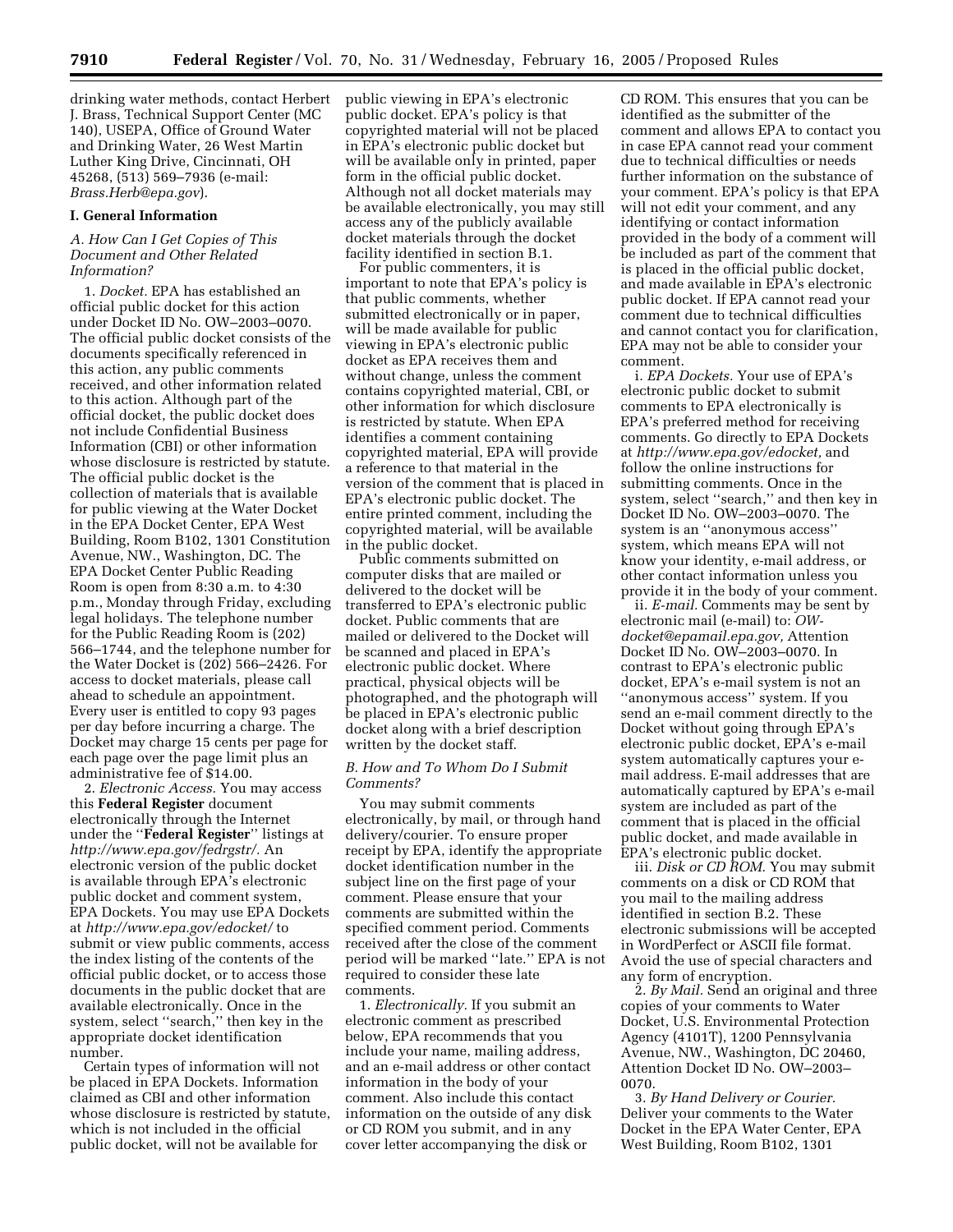Constitution Avenue, NW., Washington, DC, Attention Docket ID No. OW–2003– 0070. Such deliveries are only accepted during the Docket's normal hours of operation as identified in section A.1.

# *C. How Should I Submit CBI to the Agency?*

Do not submit information that you consider to be CBI electronically through EPA's electronic public docket or by e-mail. You may claim information that you submit to EPA as CBI by marking any part or all of that information as CBI (if you submit CBI on disk or CD ROM, mark the outside of the disk or CD ROM as CBI and then identify electronically within the disk or CD ROM the specific information that is CBI). Information so marked will not be disclosed except in accordance with procedures set forth in 40 CFR part 2.

In addition to one complete version of the comment that includes any information claimed as CBI, a copy of the comment that does not contain the information claimed as CBI must be submitted for inclusion in the public docket and EPA's electronic public docket. If you submit the copy that does not contain CBI on disk or CD ROM, mark on the outside of the disk or CD ROM clearly that it does not contain CBI. Information not marked as CBI will be included in the public docket and EPA's electronic public docket without prior notice. If you have any questions about CBI or the procedures for claiming CBI, please consult the person identified in the **FOR FURTHER INFORMATION CONTACT** section.

# *D. What Should I Consider as I Prepare My Comments for EPA?*

You may find the following suggestions helpful for preparing your comments:

1. Explain your views as clearly as possible.

2. Describe any assumptions that you made.

3. Provide any technical information and/or data you used that support your views.

4. If you estimate potential burden or costs, explain how you arrived at your estimate.

5. Provide specific examples to illustrate your concerns.

6. Offer alternatives.

7. Make sure to submit your comments by the comment period deadline.

8. To ensure proper receipt by EPA, identify the appropriate docket identification number in the subject line on the first page of your response. It would also be helpful if you provided

the name, date, and **Federal Register** citation related to your comments.

#### **II. Summary of New Information**

On April 6, 2004, EPA proposed the approval of new methods for National Pollutant Discharge Elimination System (NPDES) monitoring, and National Primary Drinking Water Regulations (NPDWR) compliance monitoring, at 40 CFR parts 136 and 141, respectively (69 FR 18166). In this same proposal, EPA proposed to withdraw approval of Syngenta Method AG–625 for determination of atrazine by immunoassay in drinking water at 40 CFR part 141. Today, EPA is providing notice of additional information and data regarding the proposal. EPA is also announcing recent additions to the Docket regarding EPA evaluations of atrazine immunoassay kits. Lastly, today's notice includes revised versions of three methods that were proposed for approval. These versions are similar to the proposed versions, but contain some changes to quality control and procedural requirements.

EPA is soliciting comment only on the additional information and data cited in this notice and the updated revisions of the proposed methods described below. EPA is not requesting comment on other methods or on other aspects of the April 6, 2004, proposal.

### *A. Available Data*

EPA received additional analytical and cost data, references to journal articles, and study reports regarding a number of the proposed changes to analytical methods. EPA has placed this data and information and other relevant information in the docket for this rule. Today's notice solicits comment on these data and information.

### 1. NPDES Data

EPA received data and information on cyanide methods in comments OW– 2003–0070–234, 237, 272, 314, 315, and 319. After the close of the comment period, EPA received additional data regarding the use of the proposed MICRO DIST cyanide method in recovering particulate cyanide. EPA has added these data to the docket as document numbers OW–2003–0070– 0351, 0352, 0353, and will consider them together with the data received during the comment period.

EPA also received data and information regarding total Kjeldahl nitrogen (TKN) analyses (OW–2003– 0070–272, 327); mercury methods (OW– 2003–0070–246, 284, and 320); total suspended solids methods (OW–2003– 0070–226); Microtox (OW–2003–0070– 260, 263, 265, 280, 292, 294, 297, 307,

311, 329); EPA Method 624 (OW–2003– 0070–274); Waters Method D6508, Rev. 2 (OW–2003–0070–300); updated versions of currently-approved EPA Methods (OW-2003-0070-272, 288); and metals sampling methods (OW– 2003–0070–295).

## 2. NPDWR Data

Some of the data and information listed above regarding cyanide methods (OW–2003–0070–234, 237, 272) and Waters Method D6508, Rev. 2 (OW– 2003–0070–300) are also applicable to proposed NPDWR methods. EPA also received data and information in comments regarding the withdrawal of Syngenta Method AG–625 (OW–2003– 0070–291, 317). After the close of the comment period, EPA also received a pre-publication version of an American Water Works Association (AWWA) journal article that evaluated the performance of Syngenta AG–625 (OW– 2003–0070–0355), correspondence from AWWA and Syngenta (OW–2003–0070– 0354, 357); data generated by Dr. Craig Adams (under a project sponsored by AWWA) using atrazine test kits, (OW– 2003–0070–0347); and a final report from Syngenta regarding Method AG– 625 that contains data generated by using a modified atrazine test kit, for the method, distributed by Beacon Analytical (OW–2003–0070–356). An interim version of this final report was submitted during the comment period for the April 2004 proposed rule.

In addition, EPA added a series of reports and summaries regarding the evaluation of atrazine immunoassay test kits by EPA's Environmental Technology Verification (ETV) Program. Kits that EPA evaluated include the Abraxis, LLC Atrazine ELISA Kit (OW– 2003–0070–0339,0343); Beacon Analytical Systems, Inc. Atrazine Tube Kit (OW–2003–0070–0340, 0344); Silver Lake Research, Corp. Watersafe Pesticide Kit (OW–2003–0070–0342, 0346); and, Strategic Diagnostics RaPID Assay & Kit (OW-2003-0070-0341, 0345).

EPA will evaluate the above information relative to the Agency's proposed withdrawal of Syngenta Method AG–625 and will assess the effectiveness of the modified test kit (*i.e.*, the effectiveness of that kit in eliminating the method interference that prompted the proposed withdrawal of Method AG–625). Based upon that evaluation, and based on its review of comments pursuant to this notice, EPA may approve the use of the alternative kit via the final rule. EPA invites comments on the extent to which the new information supports the withdrawal of Method AG–625 or the